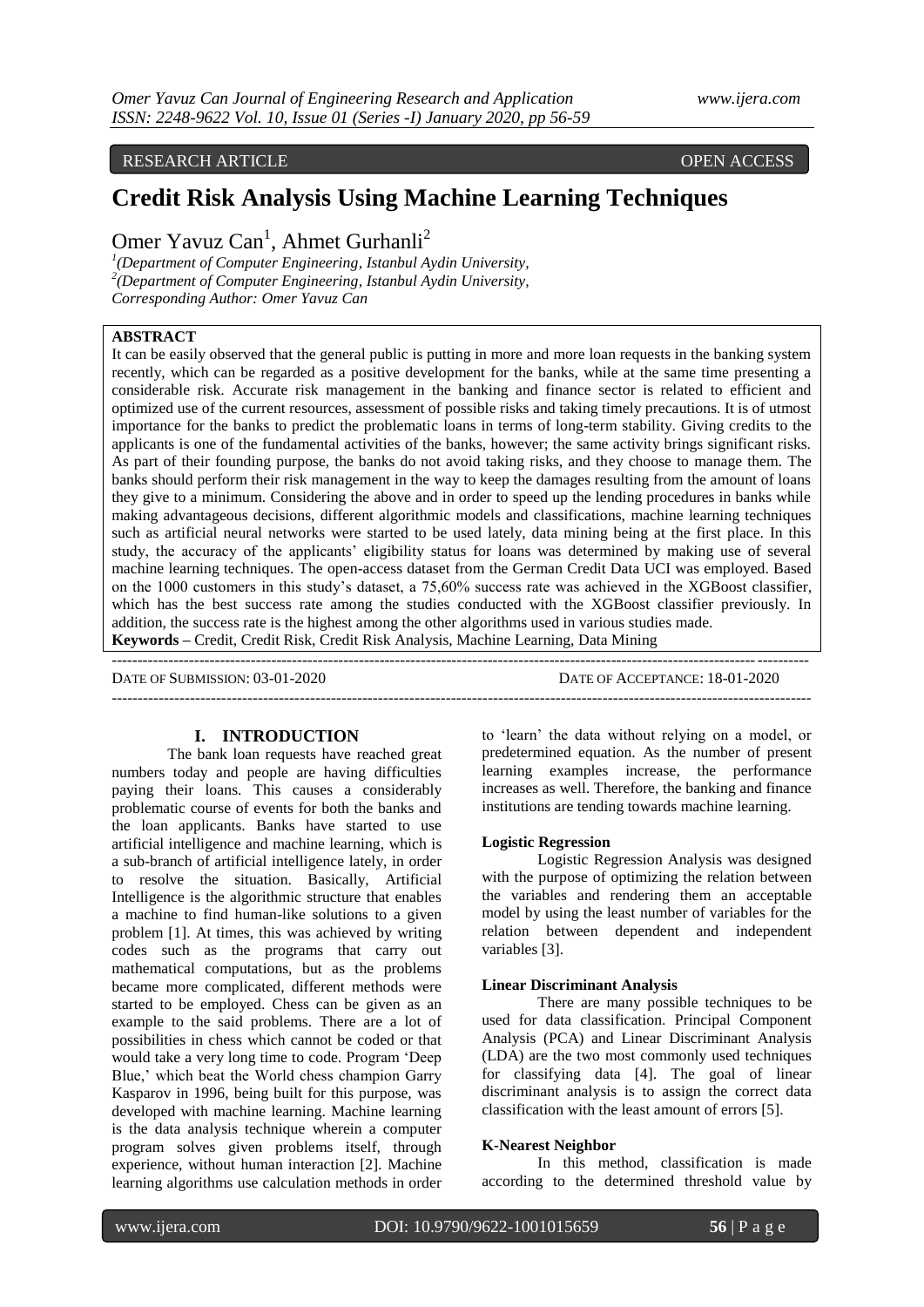calculating the similarities between the data in the learning cluster and the actual behavior of the data, with the average of k data that is considered to be nearest to each other [6].

#### **Decision Tree**

Decision Tree takes the variables in the data cluster as a node. Branching is performed by checking the actualization status of the variables in the node. After all the data is classified, branching stops and the leaves of the tree constitutes the classification labels [7].

#### **Naive Bayes**

Naive Bayes classifier assumes that the data properties are independent and makes learning considerably easier [8].

## **Random Forest**

Random forest generates a lot of decision trees. It is a simple learning method used for other tasks that produces and processes the class that is the average estimate of the mode of classes or the singular trees [9].

#### **Support Vector Machines**

The purpose of the support vector machines is to define the hyperplane which provides that two classes at hand are separated from each other in the best possible way [10].

## **Extreme Gradient Boosting**

XGBoost came to be known by a research project conducted by Tianqi Chen for the first time. It was initially used as a terminal application which can be configured by using a libsvm configuration file. After being used in the winning solution of Higgs Machine Learning Challenge, it started to be recognized in ML contest circles. Shortly after, Python and R packages were generated and now, XGBoost has package applications for Julia, [Scala,](https://www.wikizeroo.org/index.php?q=aHR0cHM6Ly9lbi53aWtpcGVkaWEub3JnL3dpa2kvU2NhbGFfKHByb2dyYW1taW5nX2xhbmd1YWdlKQ) Java, and other languages.

XGBoost was built in order to avoid the previous gradient boosting limitations and use the resources in a correct and efficient manner [11]. It can be used for controlled learning tasks such as Regression, Classification and Sorting. XGBoost is one of the applications of the Gradient Boosting concept, however, the element that renders XGBoost unique is that it uses "a more systematic model formalization in order to control overfitting,'' according to the creator of the algorithm Tianqi Chen [12].

XGBoost library is quite popular among R users. It produces a better estimation performance compared to the other algorithms and completes the tasks more quickly. According to the creators of the XGBoost package (Tianqi Chen, Tong He, Michael

Benesty, Vadim Khotilovich, Yuan Tang), it makes parallel calculations automatically on a single machine that can be 10 times faster than the current gradient boosting packages [13].

In the XGBoost algorithm, the decision trees are created in an order. The weights have an important role in XGBoost. The weights are assigned to all independent variables and fed to the decision tree that estimates the results afterwards. The weight of the variables determined incorrectly by the decision tree are increased and these variables are then fed to the second decision tree. These individual classifiers are then added together to yield a stronger and more precise model.

## **Gradient Boosting**

Gradient Boosting, is a gradient boosting algorithm. Gradient boosting is one of the machine learning methods used in order to solve classification and regression problems. This method is one that is generated by bringing more than one weak estimation models together [14].

## **ADA Boosting**

Ada-boost or Adaptive Boosting increases the accuracy by joining more than one classifiers. AdaBoost classifier form a stronger classifier by joining more than one weak classifier and therefore obtain a stronger classifier with higher accuracy [15].

## **II. PURPOSE**

This study makes use of the German Credit Data UCI dataset which contains 1000 data. Assessing whether the applicants are suitable for a loan by using machine learning techniques on the dataset is the goal of this study. 300 applicants pose a risk among the data of 1000 people in the dataset. The dataset contains various private attributions such as the sex, age, and profession of the people, the amount in their savings account and whether they own a house. In this study, the people which are eligible for a loan are shown as 1 and the others as 0. Totally 10 attributes were used in order to asses eligibility. Totally 10 machine learning methods were used for these attributions. The results of the applied methods were cross-checked and making the credit eligibility estimation based on the algorithm that yields the best result was aimed.

## **III. SCOPE**

This study can be used by the related individuals in the banking and finance sector in order to make fast decisions and take the necessary precautions by using the personal attributions of the loan applicants. Considering that there is a considerable number of people in need for a loan; the study can provide a swift and continuous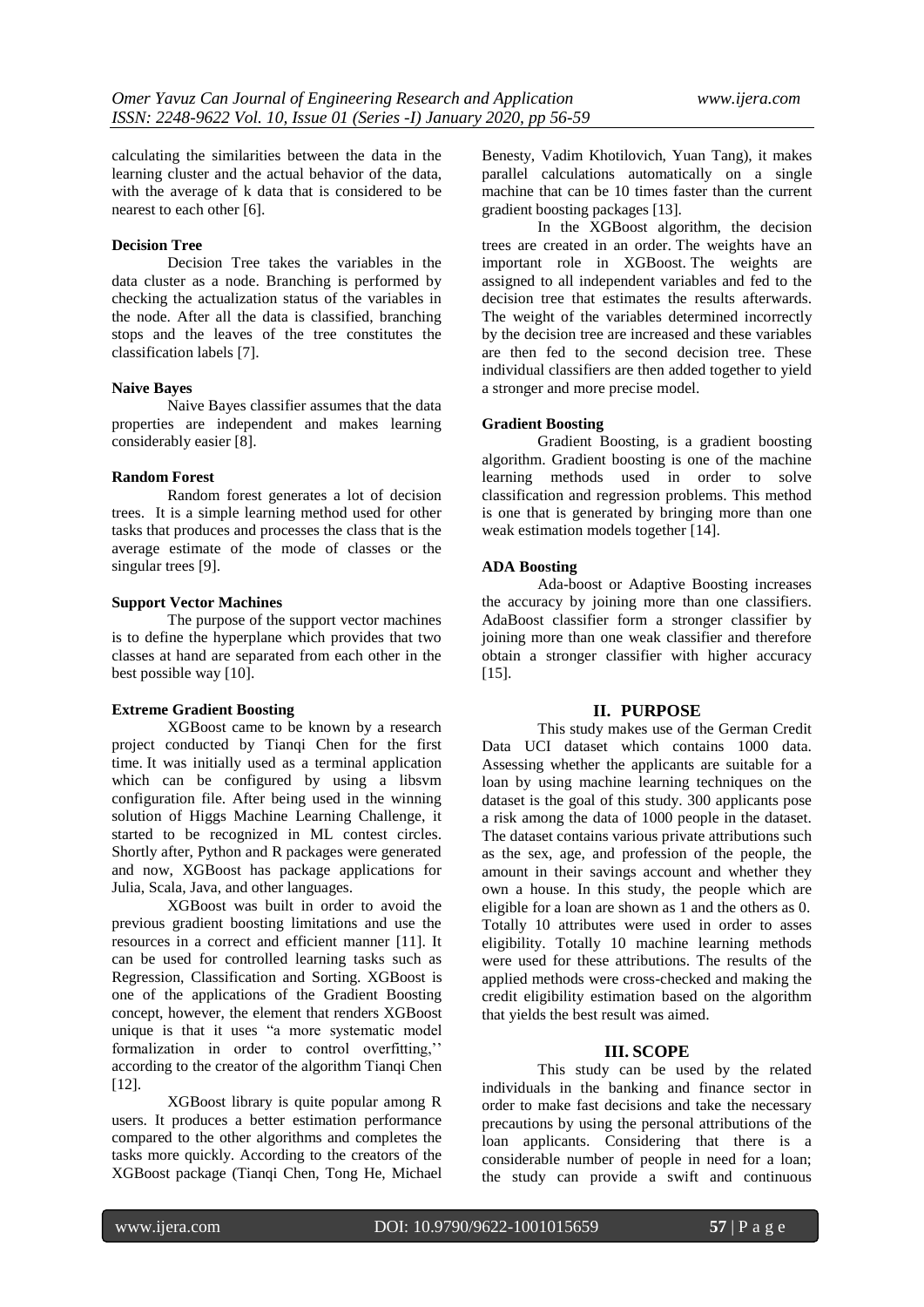operational flow for the right people. When the machine learning methods employed in this study are integrated with the customer attributions, faster results would be obtained. The results of this research can be used in order to help the assessment process of credit applications rather than making a final determination of customer eligibility for loans.

#### **IV. METHOD**

In this study, German Credit Data UCI dataset which contains various attributions of 1000 people belonging to a community was used, IDLE was employed as the compiler in Pyhton language, and 300 people were determined to be posing a risk to receive a loan. The study was conducted on a laptop which has 8 GB RAM, 2 GB Video Card and 2nd generation i5 Processor. The program was run totally 80 times in order to ensure stability. Numpy, Pandas, Matplotlib, Seaborn libraries were used for the graphics used in the study and Scikit-Learn library for the algorithms. The normalized dataset was processed one by one with the machine learning algorithms. 3/4 (75%) of the 1000 data was used for training and the remainder 1/4 (25%) of the data was used for testing. A maximum of 73,6% success rate was achieved by means of the random forest algorithm as a result of the previous studies conducted with machine learning methods in the Python language regarding credit risk analysis. In this study, increasing the accuracy rate by using different algorithms in order to increase the above percentage was aimed.

#### **V. RESULTS**

Totally 10 machine learning algorithms were used on the dataset. Considering these algorithms, the accuracy rate was determined to be 74,80% when the dataset was processed through Logistic Regression method. Linear Discriminant analysis method achieved 73,60% success rate. The second lowest success rate was achieved with the nearest neighbor method by 67,20%. As a result of the tests conducted with another algorithm, Decision Tree, the number of branching was determined as 5, and in the case that the randomness is none, a result of 71,20% was obtained. In the study conducted with Naive Bayes method, the lowest score of the study, 64,80% was achieved. Random forest algorithm achieved 73,20% success rate. The support vector machines achieved 71,60% success rate. The highest accuracy rate of the study was achieved with the XGBoost Model, which is 75,60%. Gradient Boosting classifier was successful with %71,60%. Lastly, ADA Boosting classifier had a 70% success rate. The parameters and methods of these 10 algorithms were studied and as can be seen in Figure 1, the highest result was achieved with XGBoost Classifier.



**Figure 1:** Algorithm Comparison

In order to measure the accuracy of the algorithms used in the study, a complexity matrix was created for each algorithm. The results of the complexity matrix of the algorithms were given in Table 1. TruePositive section in Table 1 shows the number of data having the positive value (risk status 1) that is correctly estimated by the model. TrueNegative section shows the number of data having the negative value (risk status 0) that is correctly estimated by the used model. FalsePositive section shows the number of data having the positive value incorrectly estimated by the used model. FalseNegative section shows the number of data having the negative value that is incorrectly estimated by the used model.

| <b>Table 1:</b> Complexity Matrix Results of the |  |
|--------------------------------------------------|--|
| <b>Algorithms</b>                                |  |

|                                    | COMPLEXITY<br><b>RESULTS</b>              |                                      |                                        | <b>MATRIX</b>                      |
|------------------------------------|-------------------------------------------|--------------------------------------|----------------------------------------|------------------------------------|
| <b>ALGOR</b><br><b>ITHMS</b>       | <b>TRUE</b><br><b>POSIT</b><br><b>IVE</b> | FAL<br><b>SEN</b><br>EGA<br>TIV<br>E | FAL<br><b>SEP</b><br>OSI -<br>TIV<br>E | <b>TRUE</b><br><b>NEGA</b><br>TIVE |
| Logistic<br>Regressi<br>on         | 159                                       | 19                                   | 44                                     | 28                                 |
| Linear<br>Discrimi<br>nant         | 156                                       | 22                                   | 44                                     | 28                                 |
| $K-$<br><b>Nearest</b><br>Neighbor | 150                                       | 28                                   | 54                                     | 18                                 |
| Decision<br>Tree                   | 146                                       | 32                                   | 41                                     | 31                                 |
| Naive<br><b>Bayes</b>              | 124                                       | 54                                   | 34                                     | 38                                 |
| Random<br>Forest                   | 160                                       | 18                                   | 49                                     | 23                                 |